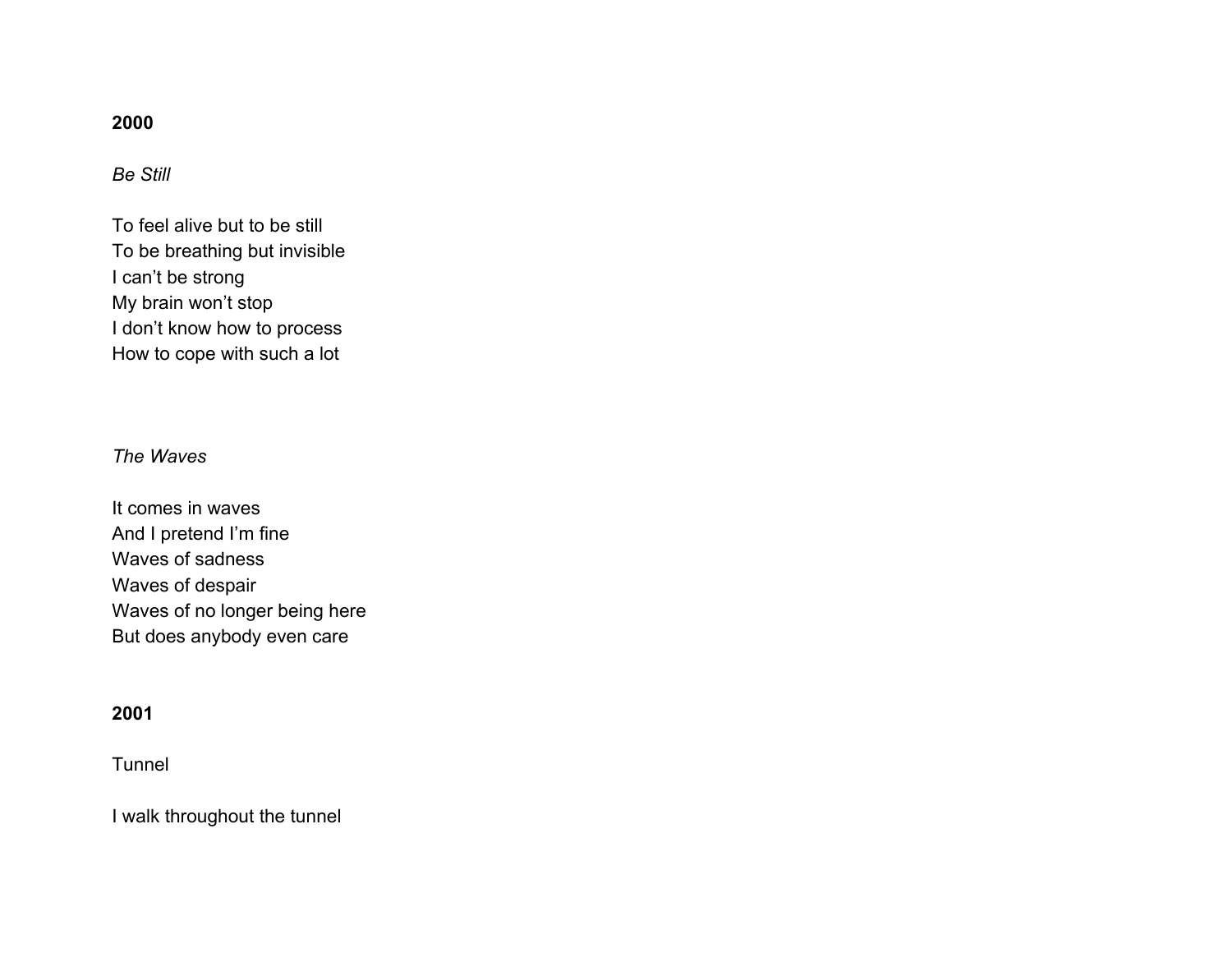I walk full of fear

I walk through the tunnel I don't want to be here

I try to be strong I try to be me

I am squashed right down By the hate around me

### **2002**

The Voices

Things seem to be going grey around my eyes. As darkness fades I become nothing Even that is not good enough Love is blind Hate is stronger Hearing the same voices over and over. Will I win the battle What if I don't want to

Killing Cells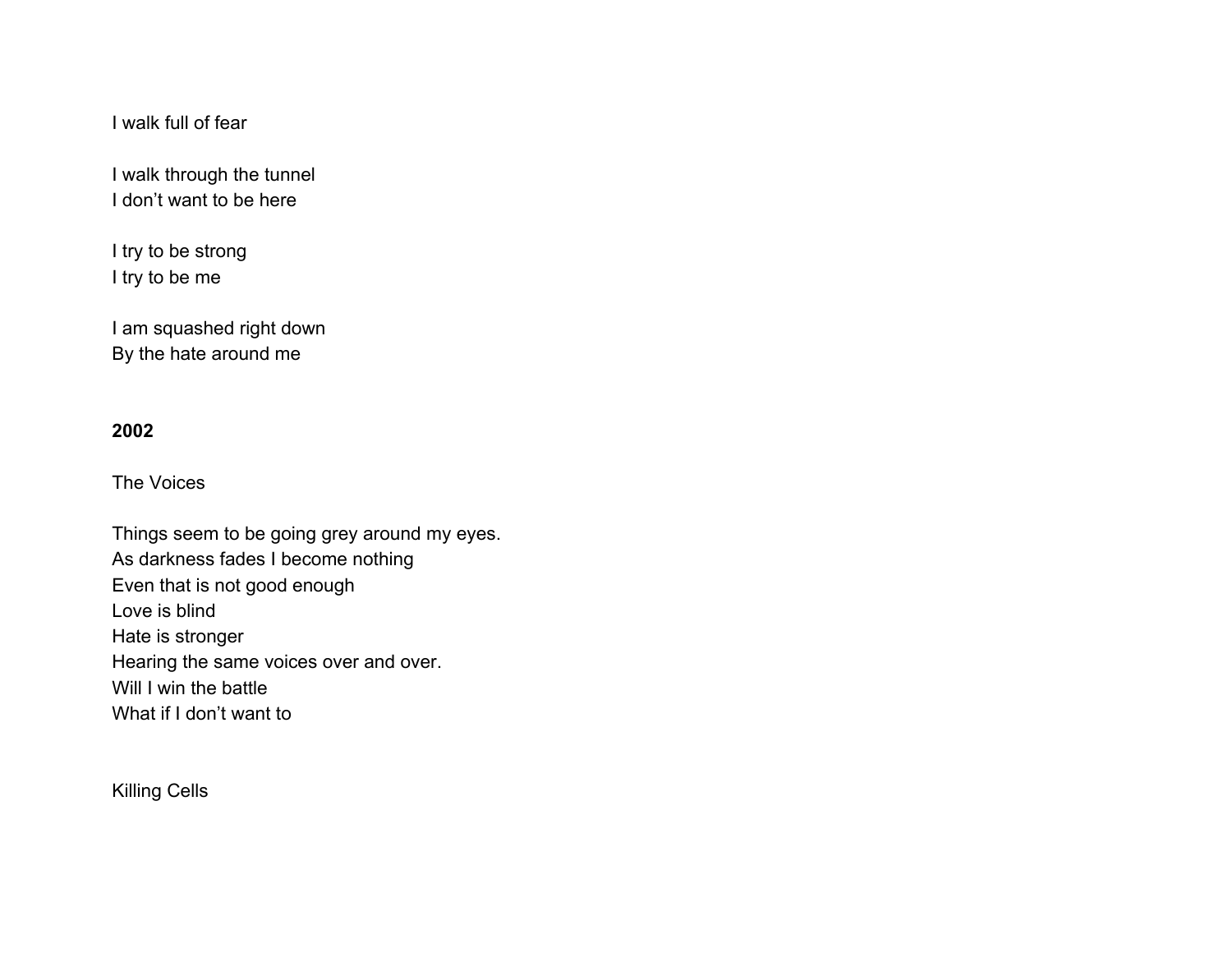We're friends and we're kidding ourselves We're friends and we're killing souls Killing cells in the facade of faculty I'm my own worst enemy and its all for free

## **2003**

In Turmoil Worked hard to fight my soul, Everyday it sends me into turmoil. Caught in your web And learned how to bleed. Hurts my soul that I can't let go All these walls are caving in I can't stop my suffering I hate to show that I've lost control Because I keep going back to the one thing I don't need The ability to walk when your heart is on the floor

**Untitled** I can't remember when it was good. Moments of happiness elude Maybe I just misunderstood All the love we left behind Watching the flashbacks intertwine Memories I will never find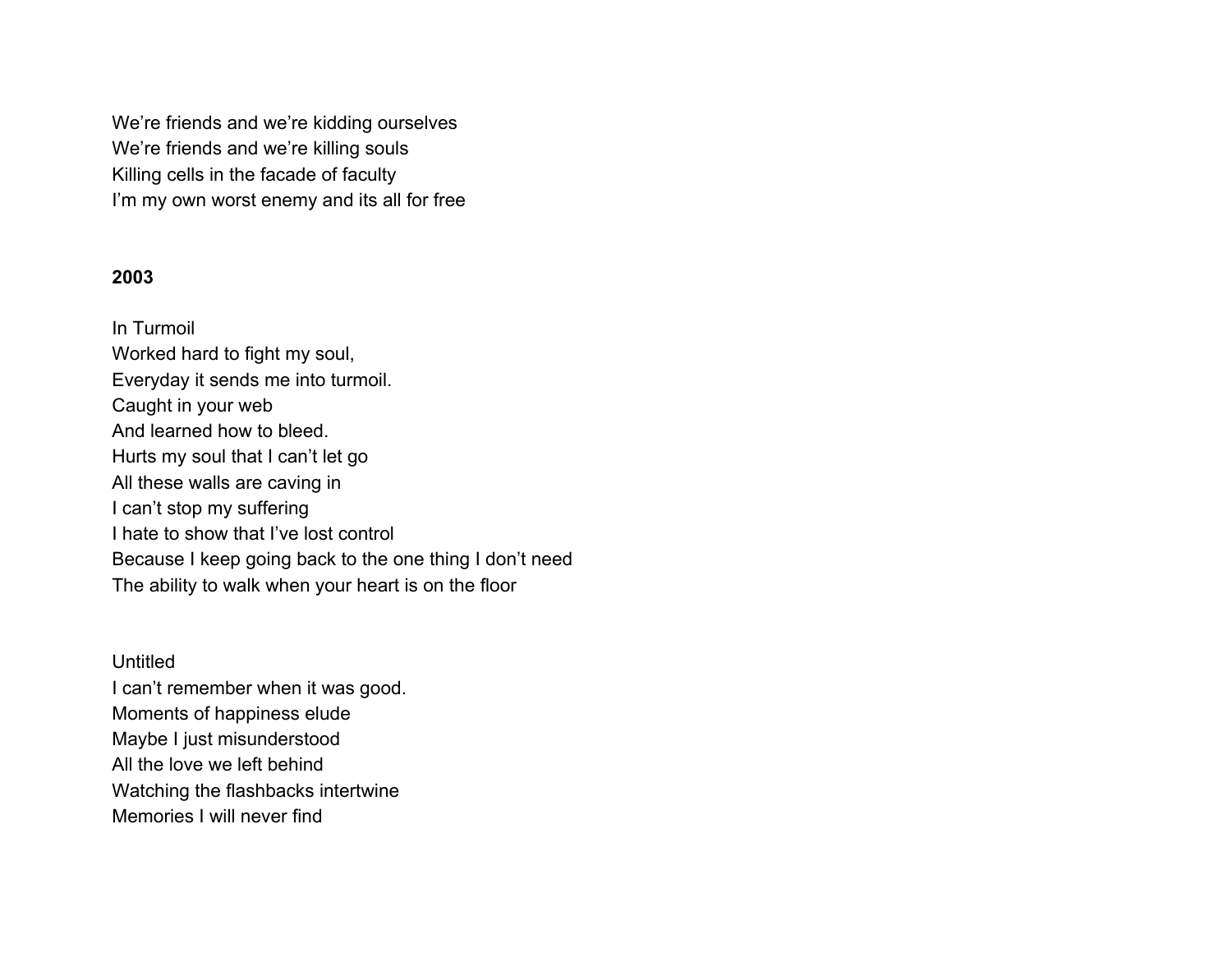So I'll love whatever you become And forget the reckless things we've done I think our lives have just begun

# Poison

You poisoned me but I still wanted more I'm sorry to myself for all my flaws

## Safety

Just when you think it's safe to open boxes You become controlled by the voices Madness in the woods Writing painful truths

Being wasted Feeling unloved Being cut off Losing my trust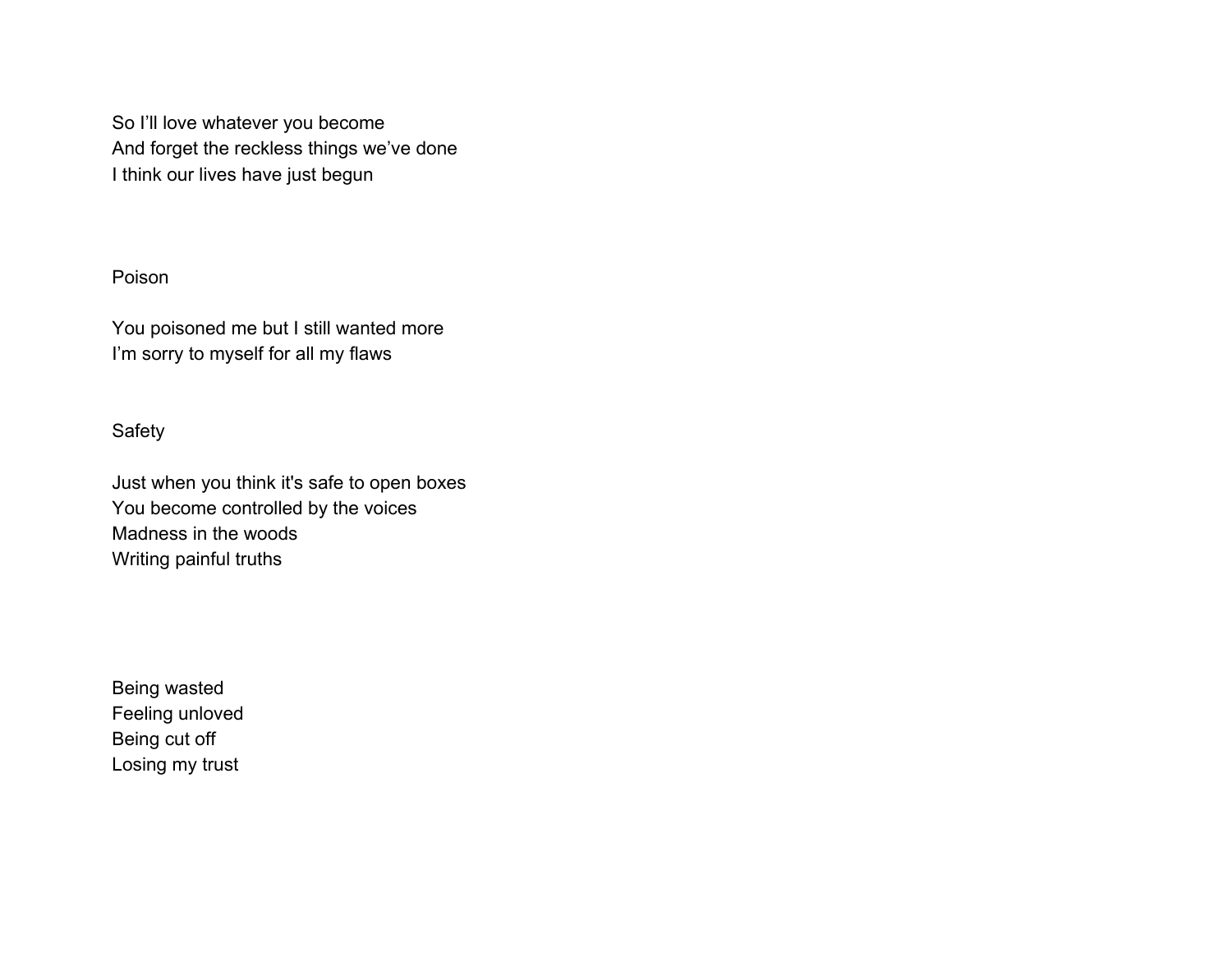I swear I see everything through someone else's eyes Maybe I'm living someone else's life

### **2004**

The Wrong Seasons

Sublimely exhausted Succumbed to confusion Sucked into exhaustion Is life a game Or a waste of time Seasoned Emotions Anxiety of devotion Will to succeed And I can't leave So I bleed Bleed away to a bad memory I'm only money And I'm not even moving Life is a cameo of commodity Want what I don't need Sounds of the wrong seasons What do I need to be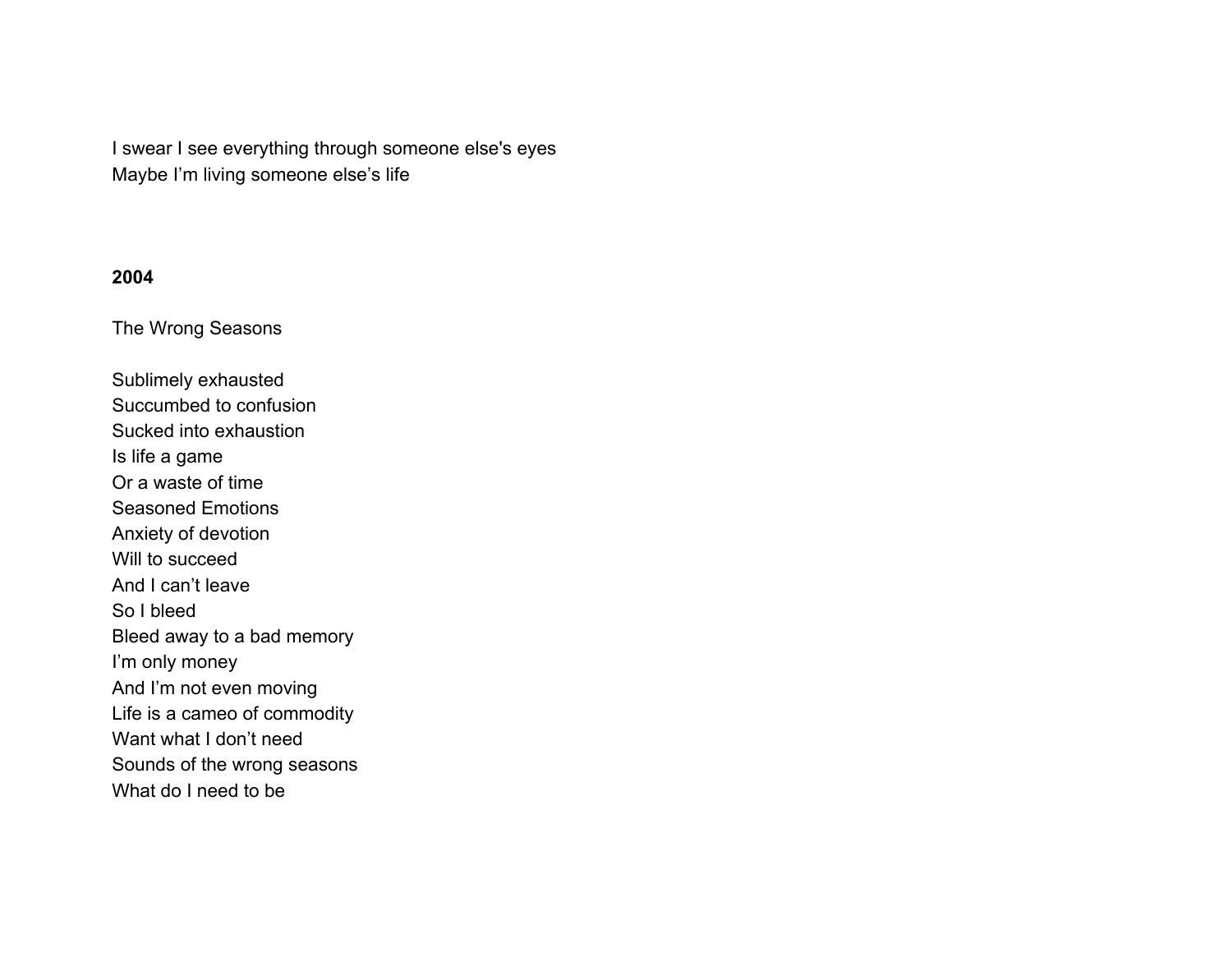Cold shivers take away my miracle Can't rectify my anxiety But you are curdling my memory And I won't let you go If we'd had a chance at love it would be so different now Bleeding inside my mind Using the honey you left behind

So many times I wanted to scream That you're not what I need Took me too long to see You were tricking the life out of me

#### *Hiding the Hurt Below*

I wonder if you still think about my eyes And everything I had to hide I handled you well Never giving a reaction Learned to hide my emotion Learned to rise above the hurt below Because of you I could never show How I wanted to be And what good does it do to me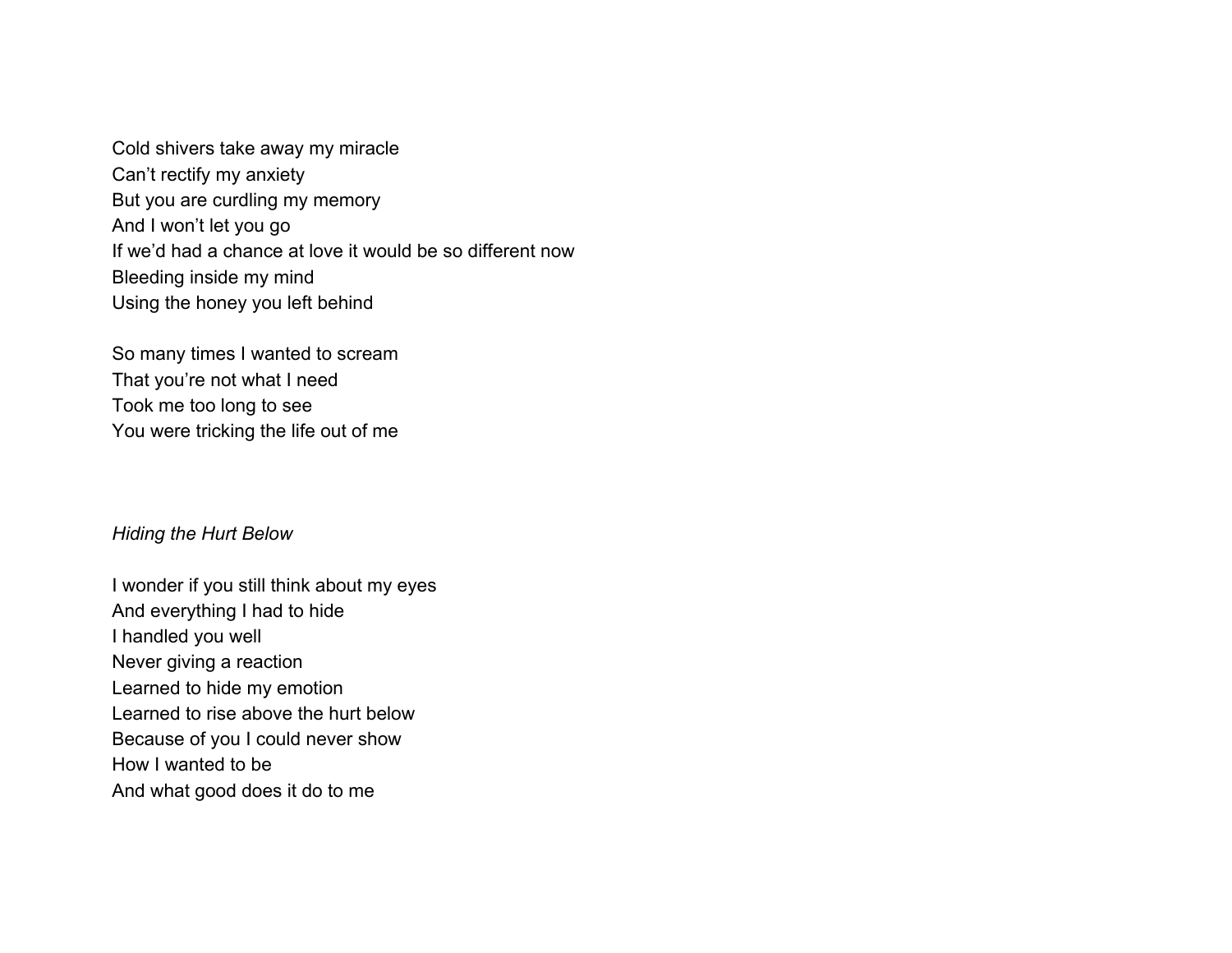## **2005**

I wonder if you want me to forget about you I wonder if you're running scared I wonder if you even care I wonder why I hold on

Feelings lost in my memory I wonder if you'll see the love in me

# **2006**

Now I know I can walk away And walk away from you But I hold my breath and wait You make me numb The pain is drawn out I hope to find strength But I can't help myself

## **2007**

Love is Death Series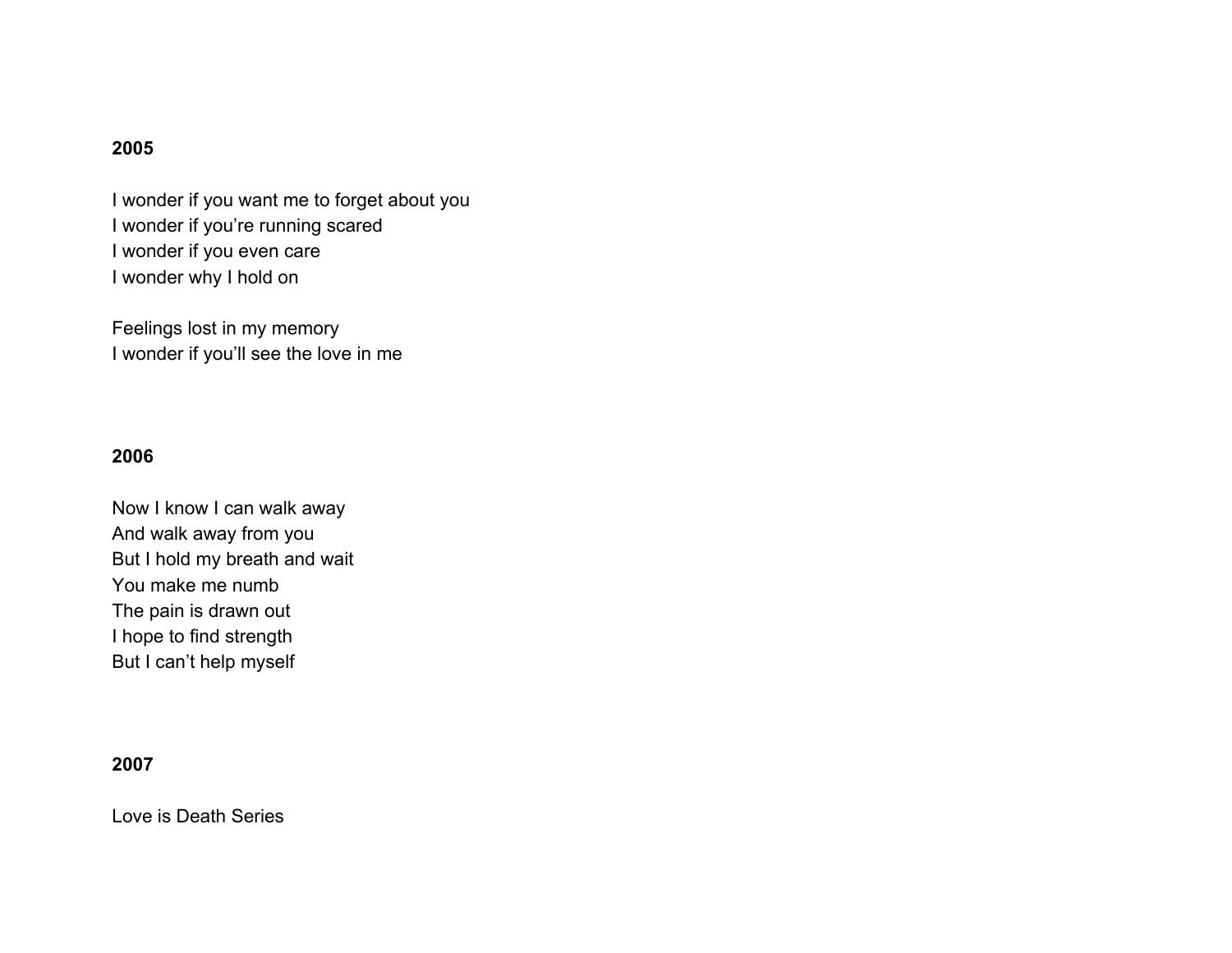Love is Death Love is Pain Love is hurting Again and again

Sometimes I feel dead when people are smiling Love is an encounter Love is losing Love is tiring

Does life stop when the words are I do Is all the emptiness me and not you What do I wait for What do I do I sit and believe I should think about you

Love is Death Love is Pain Love is hurting Again and again

Love has no face But love is a smile I sit and think about you for a while Cold water running Tears in my eyes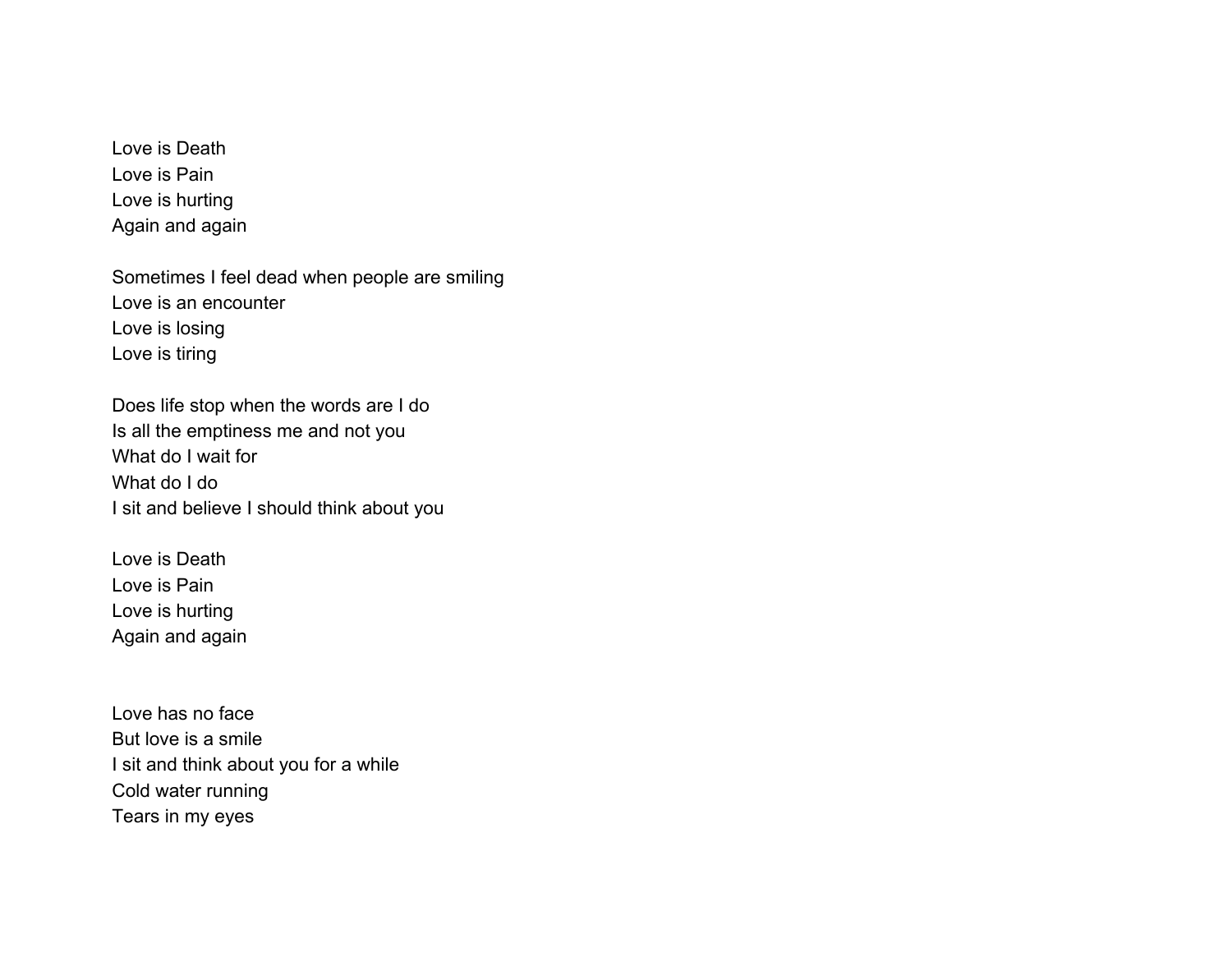## Surrender realities

Love is a disguise Love is a monster Love is a drug Who knows what love is Where is love all along

# **2008**

I feel broken I am gone You've taken us back to the start and beyond I feel betrayed I am lost I am fighting in the darkness Looking for trust

I still see you I still feel you But you are gone

I see you and you are small I see you and need to know it all Instead of standing tall you fell down Now there is nothing and I fall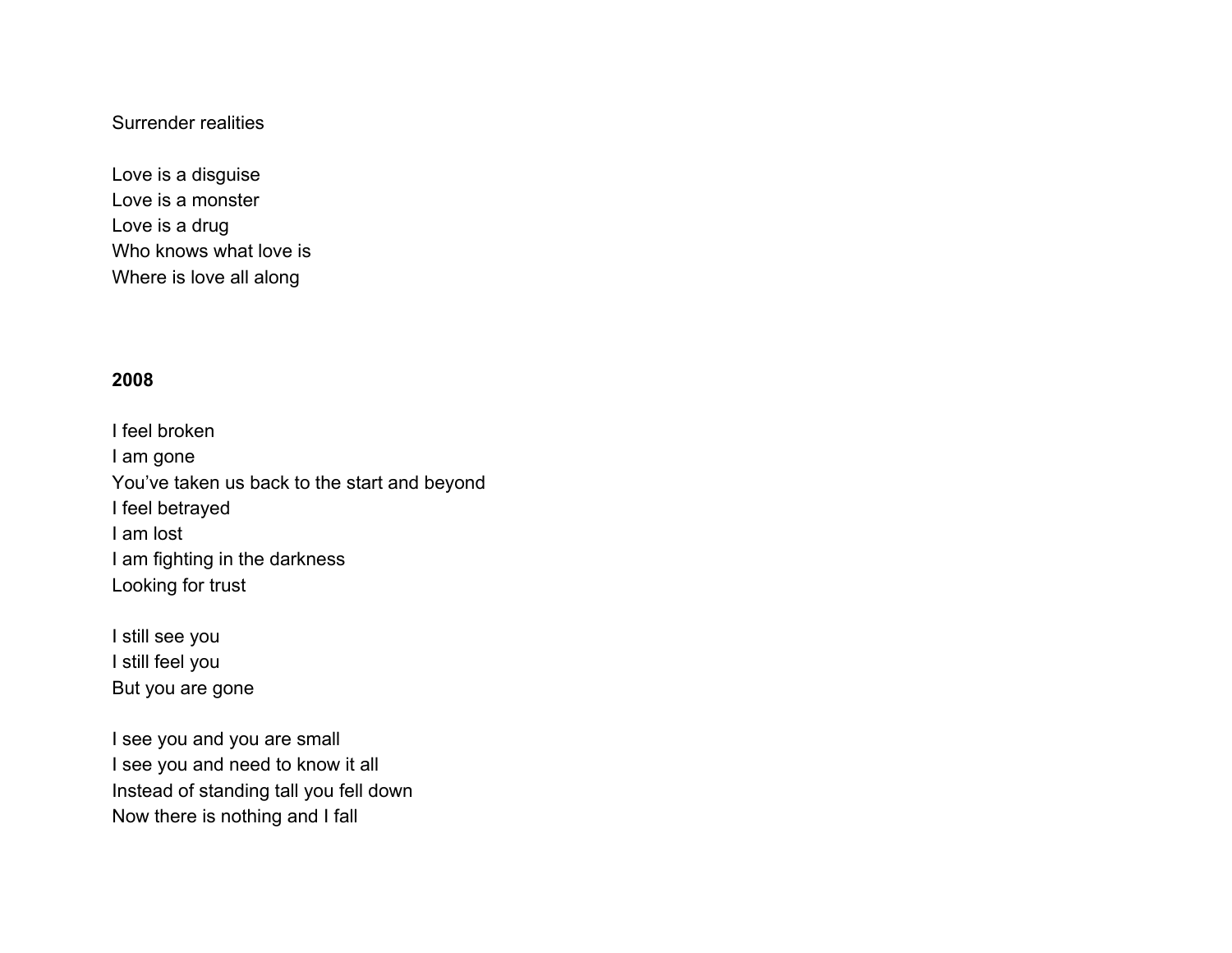I've lost my backbone I see your face in the night It keeps me awake But I know you're by my side

A love so strong A love completely lost I'm down by the roadside And don't know who to trust

### **2016**

Brain is an Abyss In the rat race you fight to the death Things have to done even if it calls upon your last breath You are replaceable and not valued You are a number and stop being you Escape the restrictions Of a life like this Descend into chaos My brain is an abyss I have constant sadness I want to run away My head is trapped by the money I'm so disappointed its not even funny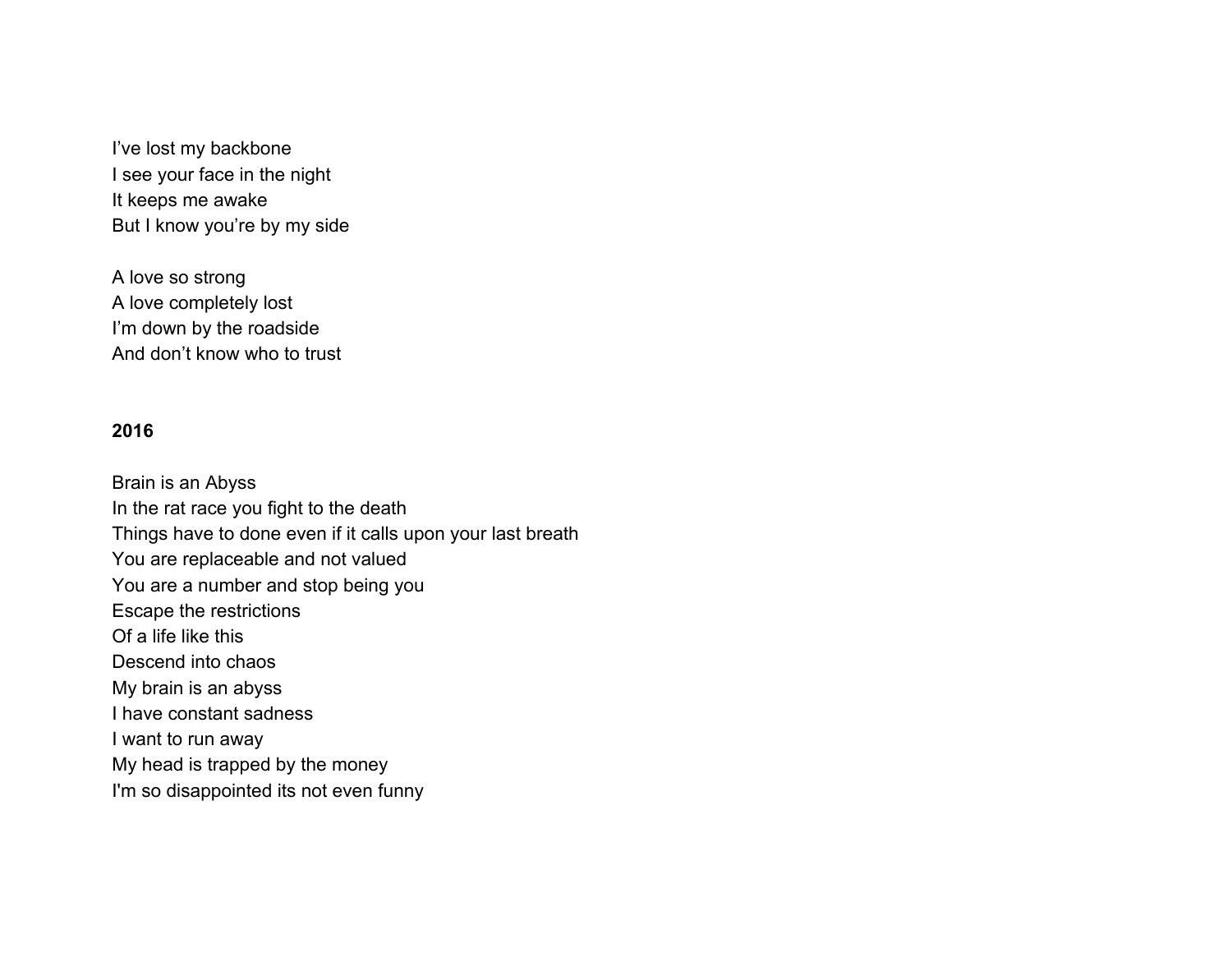I see my adrenaline I see through the storm These people don't care about me Blame is the norm

### **2018**

### Double Barrelled Insults

I can't make sense of what has gone on. By not doing anything, you have let me come undone The fragments of time only highlight how I've failed Everything points to me Everything is against me I've fallen off the rails When did it all change When did I become nothing I have no energy I have to pretend to be ok Why am I living through this I thought I had a good heart But can't feel it I can't feel anything I fight to stay alive I fight to stay afloat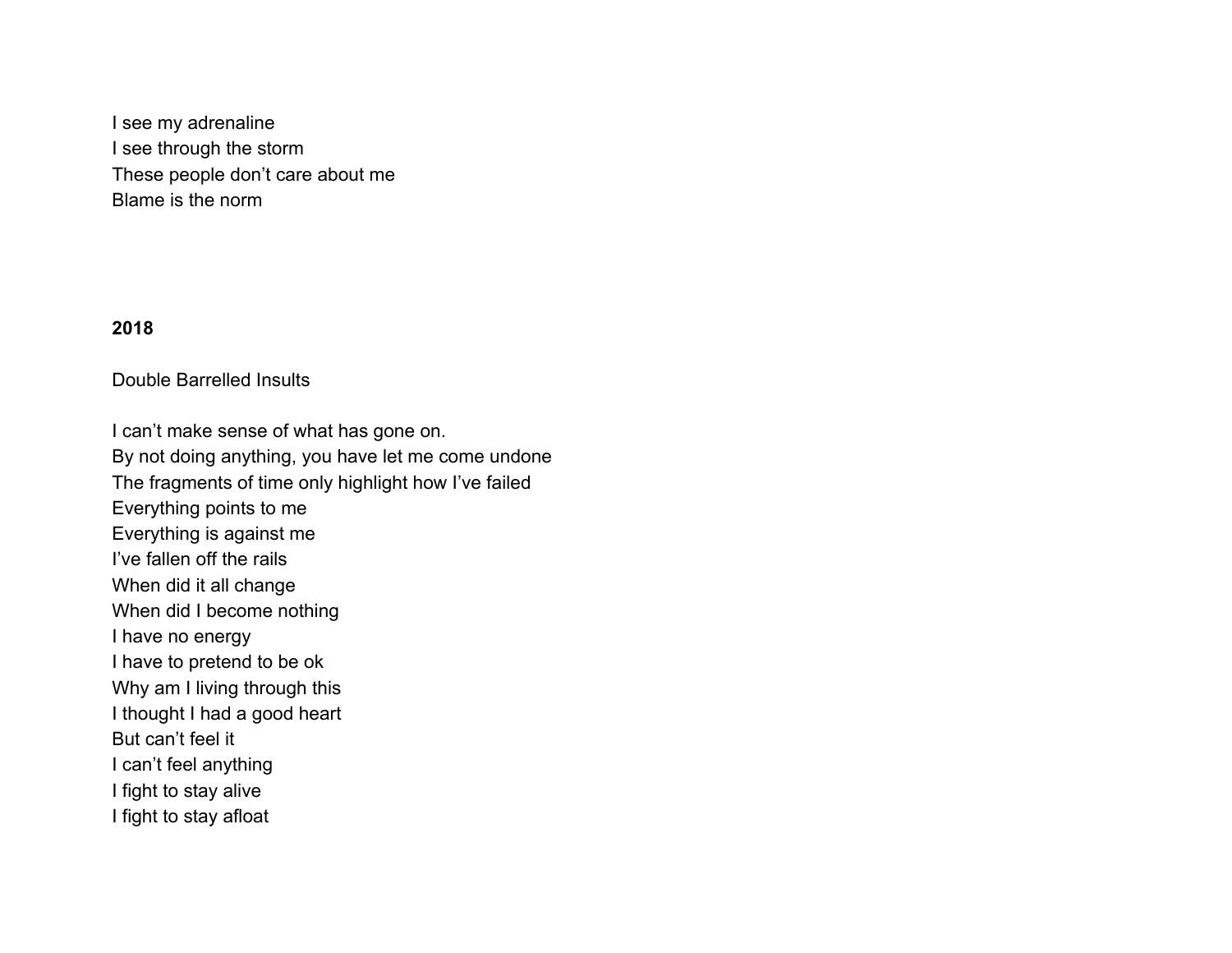I'm drowning and have run out of hope

### **2020**

Did it really happen? Are you still gone? I'm gasping for air You really aren't here

Why do I wake up thinking about you Thinking about you Thinking about you Did the world make a mistake? Can't stop thinking about you

Here comes the rain Are you playing a game? Storm In my head I go back to bed

Why do I wake up thinking about you Thinking about you Thinking about you Did the world make a mistake?